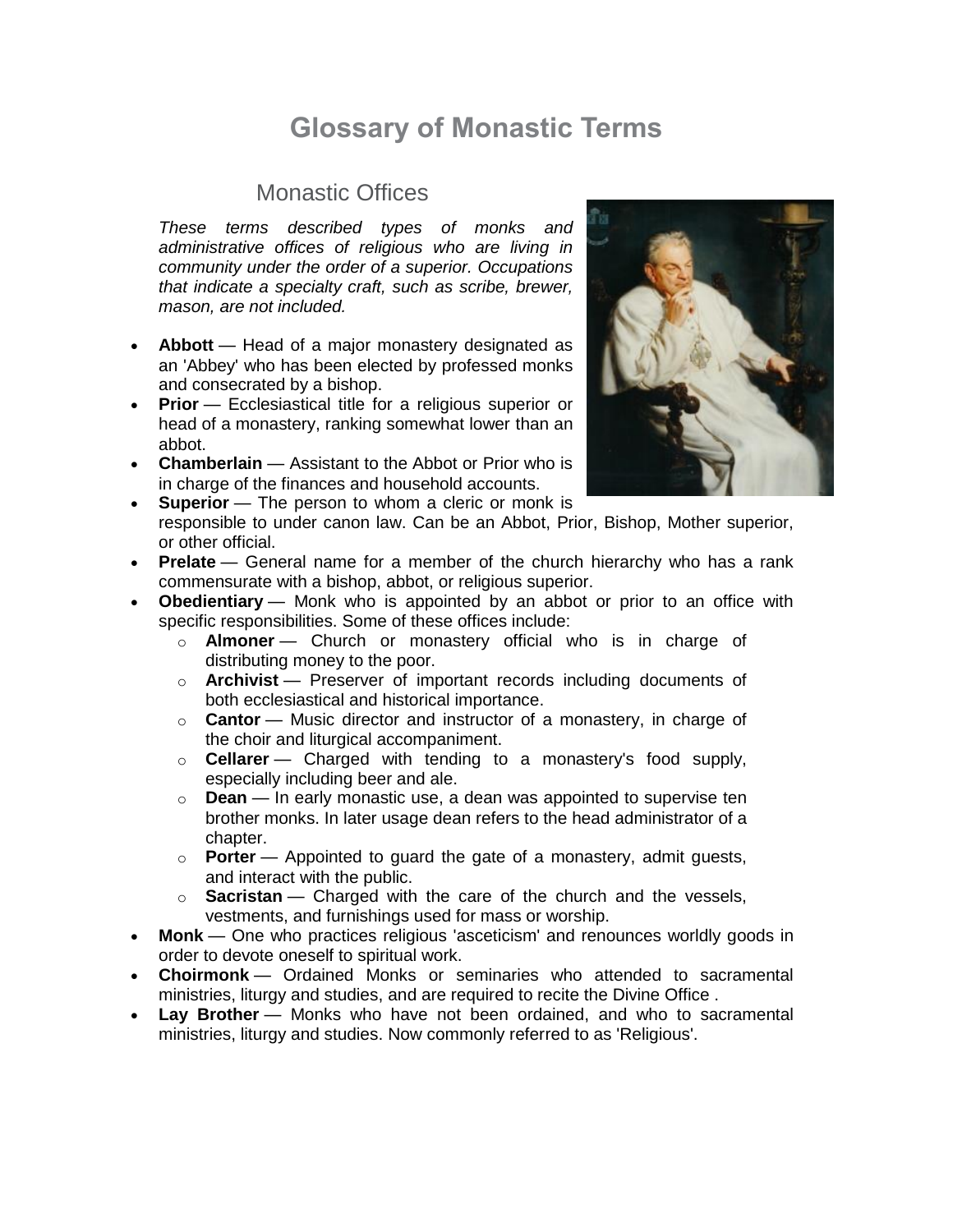## Other Religious States

*These terms refer to religious or laymen who adopt an ascetic lifestyle and are associated with religious institutions, but who are not properly called monks.*

- **Anchorite** Religious ascetic living in seclusion, similar to a hermit but bound by vows and usually attached to a church or bishop.
- **Ascetic** An ascetic is one whose lifestyle is characterized by abstaining from worldly pleasures.
- **Canons Regular** Priests living in community, usually under the Rule of St. Augustine, engaging in public ministry, and bound to a particular place or church. Often associated with Cathedrals or Great Churches.
- **Clerics Regular** Priests living in community, engaged in public ministry, bound by vows specific to the order, but not bound by place. Jesuits are most notable order.
- **Friar** Member of a mendicant order who is under a religious superior, but is not affiliated with a permanent monastery.
- **Hermit** One who lives in seclusion from society out of a religious conviction. Lifestyle of a hermit is 'Eremitic'.
- **Mendicant Order** Religious orders of ascetics who live by charity rather than establishing permanent monasteries and accumulating wealth.
- **Oblate** Lay persons, clergy, or minors who are affiliated with a religious community but who are not professed members.
- **Nun** Woman religious who has taken solemn vows in a religious order. Orders of Nuns are frequently enclosed and dedicated to contemplation and prayer.
- **Sister** Woman religious who has taken simple vows in a religious congregation that is usually dedicated to service and active vocation.
- **Tertiary** Lay person who are associated with a mendicant religious order, but do not take vows, *i.e.* 'Third order Franciscan'. Similar to an Oblate.

#### Monastic Vows and Orders

- **Evangelical Counsels** Vows of voluntary poverty, chastity, and obedience to a religious superior taken by most religious orders.
- **Public/Private Vows** Public Vows, whether temporary or permanent, are accepted by a religious superior in the name of the Church. All others are private.
- **Perpetual/Temporary Vows** Perpetual or permanent vows are taken when a novice is accepted as a professed member of a religious order. Novices typically take temporary or renewable vows.
- **Solemn/Simple Vows** Solemn vows are made by receiving holy orders or by a public, permanent profession of the rule of a religious institute. All others are simple vows.
- **Vow of Stability** One of Benedicts original vows, the vow of stability required a monk to permanently associate himself with a particular monastery.
- **Postulant** Refers to one who is discerning admission to a monastery or religious congregation before being admitted as a novice.
- **Novice** A prospective member of a religious congregation who is under the rule of a superior and actively being considered for admission.
- **Professed** Member of a religious order who has taken public, permanent vows of poverty, chastity, and obedience.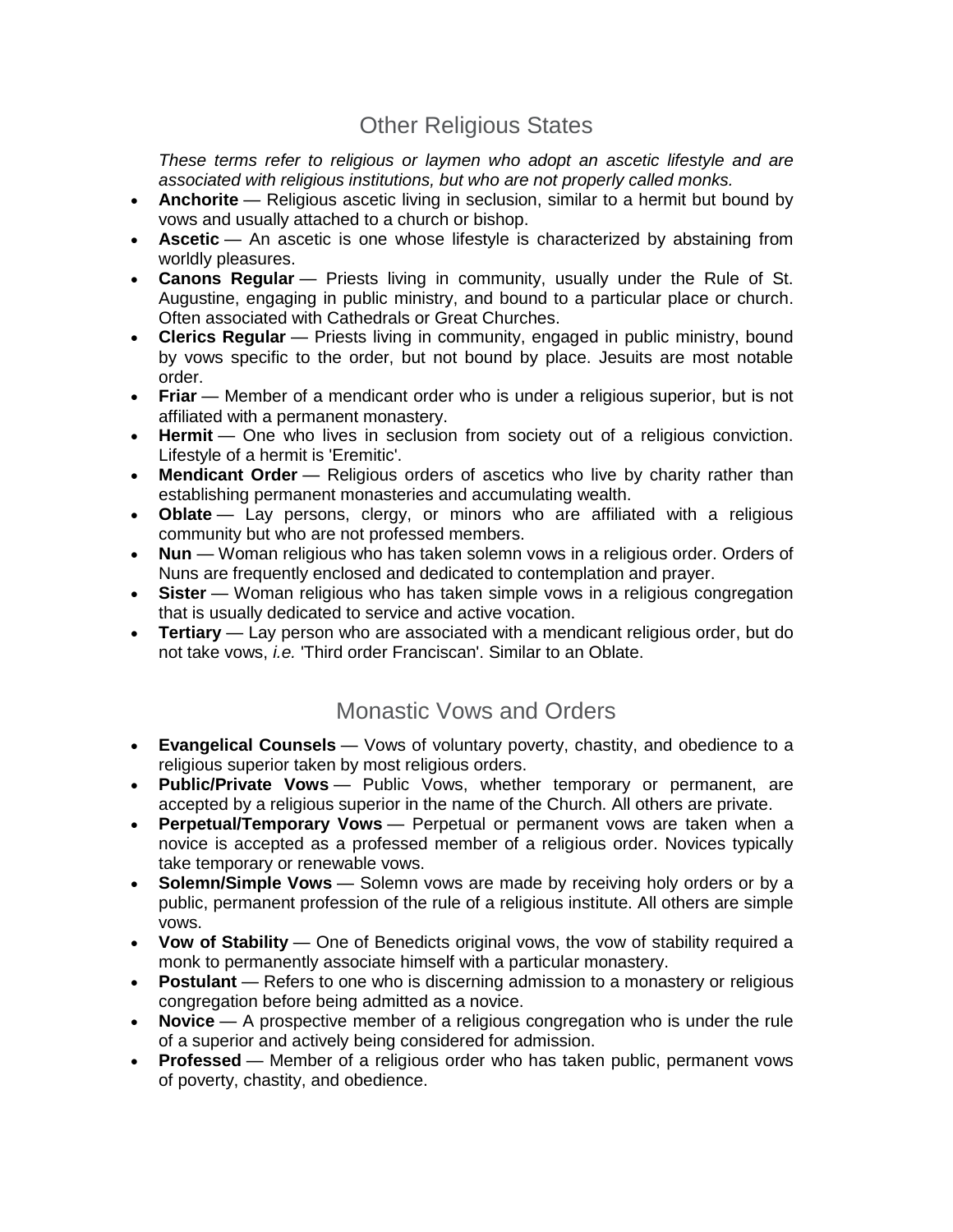- **Religious Order** Religious institution where professed members take solemn vows (public and perpetual), and live a life in common.
- **Religious Congregation** Historically, members of religious congregations took only simple vows, but the distinction between orders and congregations is now blurred.

## Other Monastic Terms

- **Cenobitic** Monastic tradition that stresses community life. Cenobitic monks are usually members of a religious order and live in common in a monastery.
- **Consecrated Life** Involves public profession of the evangelical counsels either individually (such as an anchorite) as a member of a religious institute.
- **Enclosed (Cloistered)** Members of enclosed religious orders are dedicated to prayer and contemplation and maintain a strict separation from the outside world.
- **Eremitic** Monastic tradition, established by the desert fathers, that stresses solitary contemplation and exclusion from society. Now practices by hermits, anchorites, and the Carthusian order.
- **Mortification** Penitential act by which one seeks to curb their sinful inclinations. Can include fasting, flagellation, wearing of a hair-shirt, or harsh self-denial.
- **Novitiate** Period of training, discernment, and preparation that a prospective member of a monastery or religious order undergoes before professing vows.
- **Tonsure** Shaving most of the hair on a scalp as a sign of religious devotion or humility. Historically practiced for receiving clerical orders or being accepted as a novice in a religious order.

## Types of Monasteries

- **Abbey** Refers to a large monastery that is headed by an Abbot or Abbess, rather than a lower ranking prior or superior.
- **Chartreuse** Carthusian monastery, organized more like a hermitage than an Abbey. Named after the Carthusian motherhouse in the Chartreuse mountains.
- **Charterhouse** Anglicized term for a Carthusian monastery. Twelve Charterhouses existed in England before the Reformation.
- **Convent** Community of priests, religious brothers, or nuns, but the term is often used to refer to the building used by the community.
- **Hermitage** Place or settlement where an individual or group of religious live in seclusion.
- **Monastery** Refers to the residence and workplaces of monks or nuns. A monastery can be extremely small. A large monastery is often an 'Abbey'.
- **Motherhouse** Designates the principle house or convent of a religious congregation. Residence of the head of a religious order.
- **Priory** Monastery or convent that is headed by a prior or prioress rather than an abbot or abbess.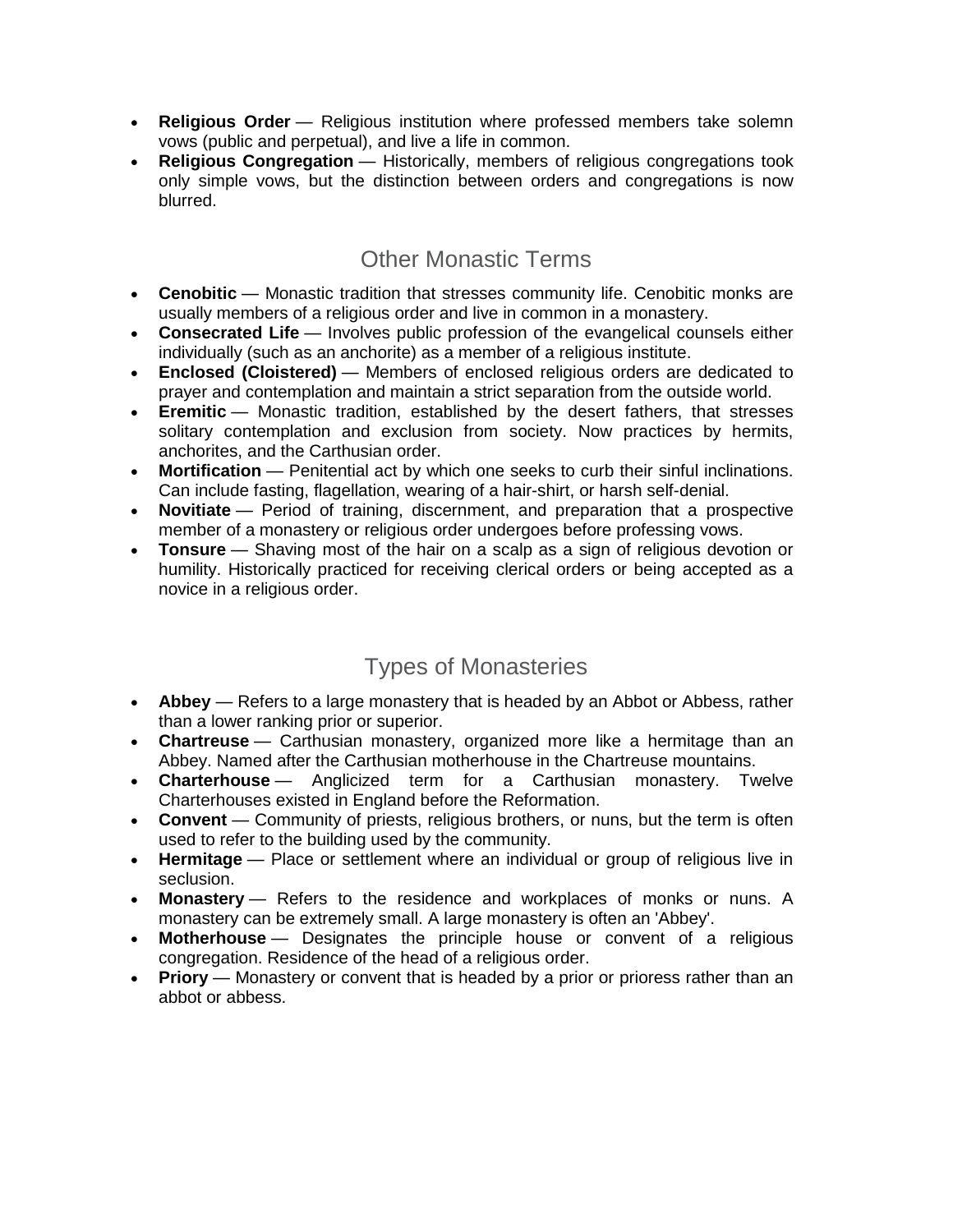#### Divine Office

*The Divine Office, also known as the 'Canonical Hours' or 'Liturgy of the Hours' is the official set of prayers that monks are traditionally required to recite daily. It consists of eight offices, or sets of prayers, hymns, and readings, that are recited seven during the day and one at night — at approximately three our intervals. The Divine Office included both 'Ordinary' portions, recited every week at the same time, and 'Proper' portions, which include prayers specific to a feast or season. In the traditional office, the entire book of 150 psalms was completed every week. Its usage traces back to the earliest Christian communities and to a habit of reciting psalms and prayers "seven times a day" that goes back to the Hebrews.*

*Dramatic changes were made to the Divine office after Vatican II. The entire office was shortened and could be said in the vernacular, many prayers were omitted, the office of Matins was replaced by an 'office of readings', and several of the daytime offices were made optional. For this reason, many traditional orders still use the 1962 Breviary.*

*During medieval times, the Divine Office was recited or chanted in Latin, so only monks who learned Latin were able to fully participate. Monks who learned Latin, designated as 'choirmonks' were usually ordained and their chief responsibilities were singing mass and chanting the divine office. Lay brothers, who did not know*  Latin were assigned prayers they could memorize, and many learned parts of the *office by heart over time.*



- **Divine Office** Set of prayers and hymns, recited eight times daily, the monks and religious orders are required to say at approximately three hour intervals.
- **Major Hours Lauds**, said at dawn and focusing on praise, and **Vespers**, focusing on Thanksgiving, are the two longest offices and follow a similar pattern. Lauds is sometime combined with Prime, the first minor hour, and said at dawn.
- **Minor Hours** The minor hours are shorter than the major offices and include **Prime**, or the first hour (~6 a.m), **Terce**, or third hour (~9 a.m.), **Sext**, or sixth hour (~noon), **None**, or ninth hour (~3 p.m.), and **Compline**, said before retiring  $(-9 \text{ p.m.})$ .
- **Matins** Monastic nighttime office, including many essential prayers, psalms, and scripture readings. Significantly simplified in 1911 by Pius X and then eliminated altogether by Paul VI after Vatican II.
- **Breviary** Book containing all the psalms, hymns, prayers and scripture readings necessary for religious who intend to recite the Divine Office.
- **Psalter** Volume including the Book of Psalms, litanies, and other devotional material.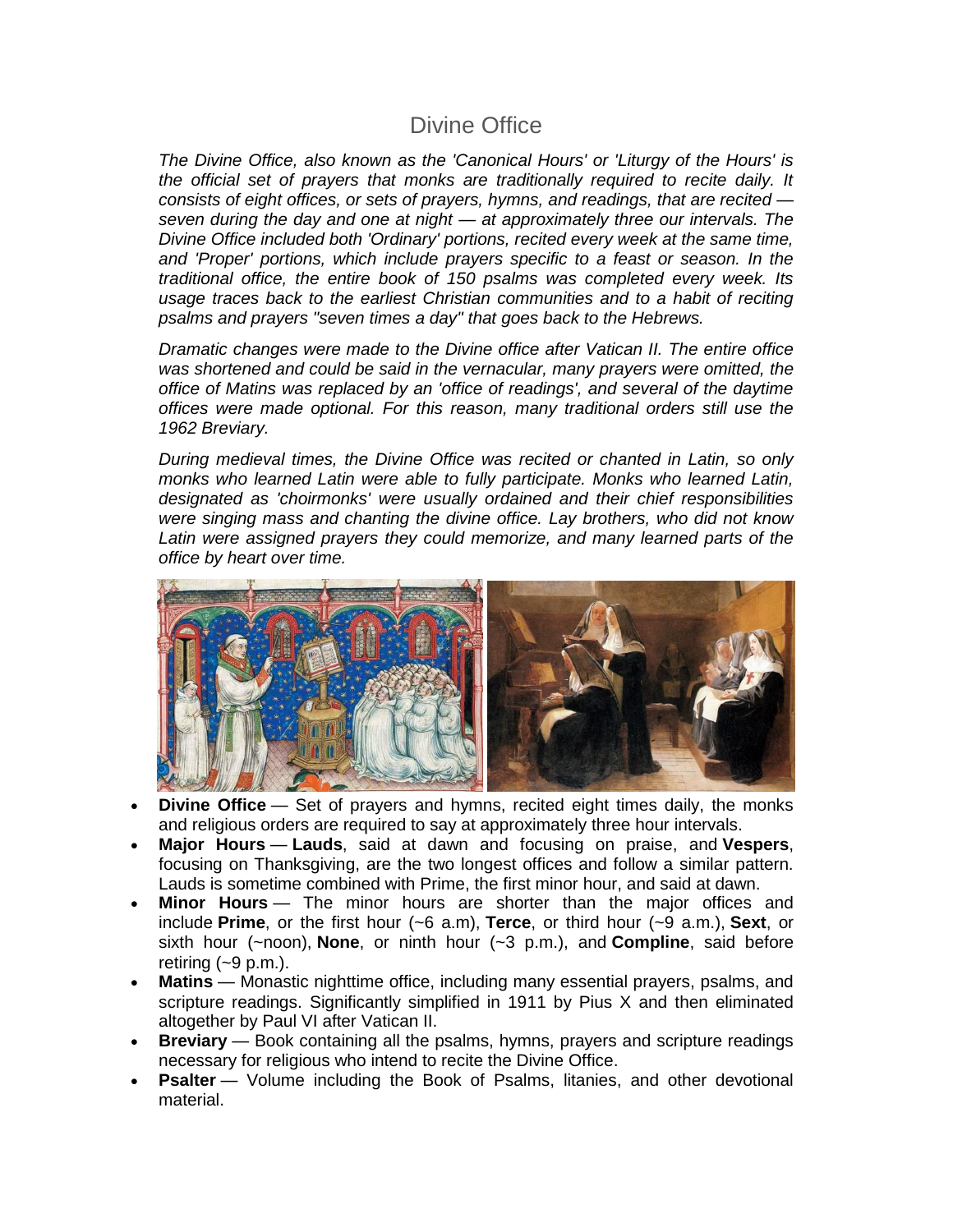- **Book of Hours** Devotional Book, popular during the middle ages, including psalms, prayers, and popular devotions intended for Lay people.,
- Little Office of Our Lady Cycle of prayers, psalms, hymns and readings in honor of the virgin Mary, based on the Canonical Hours, but much simplified. Used by clerics, oblates, and devout lay people in imitation of the Divine Office.
- **Conventual Mass** Mass celebrated by a congregation of priests or for a community of monks or nuns, that is often associated with the Divine Office.

## Monastery Organization

*These terms describe rooms or areas of typical monasteries. In addition to the locations listed below, monasteries may be associated a great church or a modest chapel. (See architecture for more details of church facilities). Monasteries also frequently include working areas such as foundries, tanneries, bakeries, and breweries or granaries, barns, and other buildings associated with farming or agriculture. Those in highly populated areas may also contain schools, hospitals, or guest quarters.*

*The terms listed below refer mainly to rooms or areas within the main buildings of a monastery that contain living and working quarters of the monks, and were common to most cenobitic monasteries of the Middle Ages.*